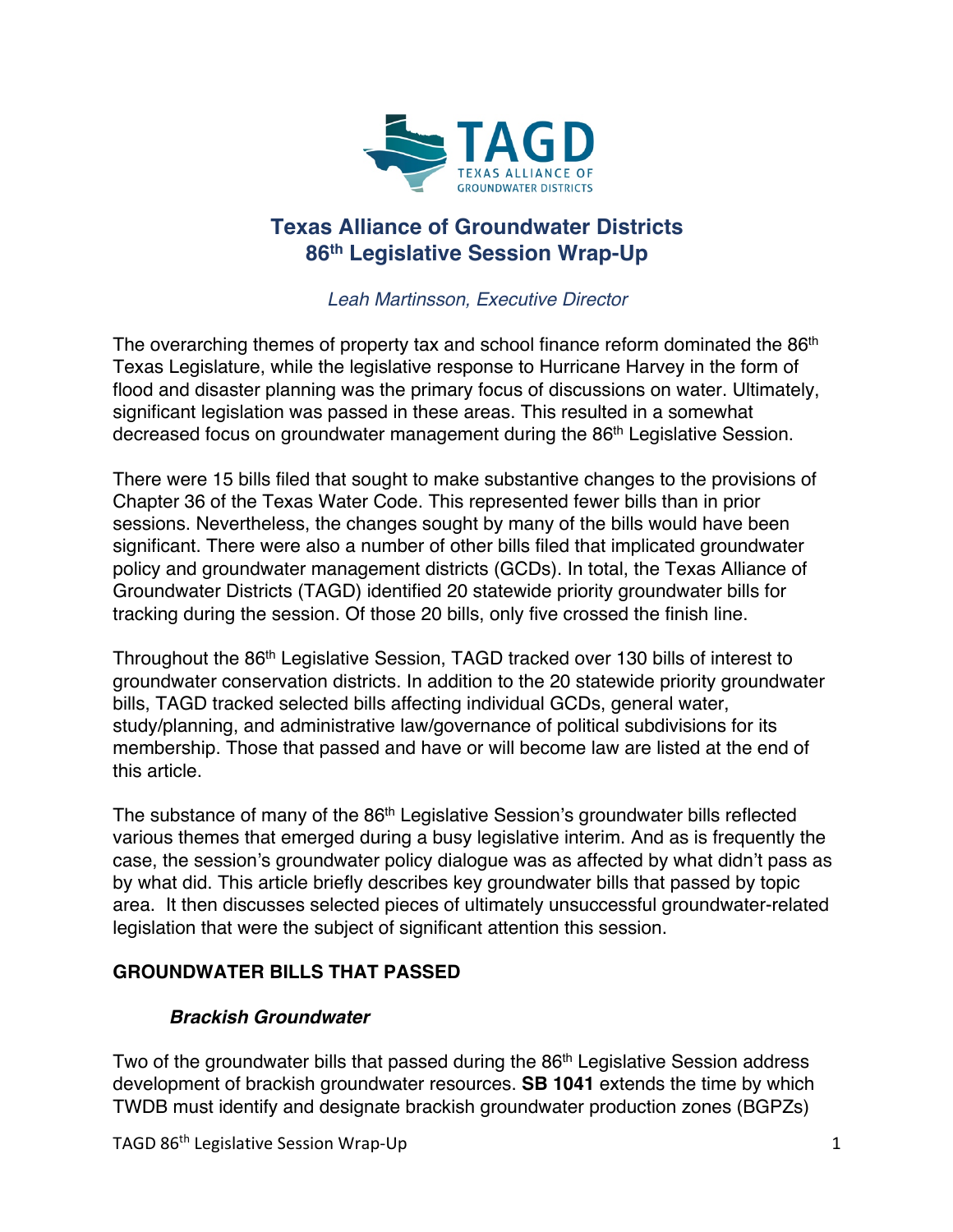until December 1, 2032. This was necessary because TWDB may otherwise have not been able to meet the prior 2022 deadline to identify and designate those BGPZs due to inadequate funding and limited availability of qualified contractors. In addition to this extension, the Legislature approved \$2.0 million dollars and two FTEs for the TWDB Brackish Resources Aquifer Characterization System, aimed at accelerating the mapping and characterization of brackish aquifers.

Once such BGPZs are identified, the passage of Chairman Larson's **HB 722** creates a separate GCD permitting system for the production of brackish groundwater in BGPZs. This may be the most notable change to Chapter 36 and GCD permitting as a result of the 86<sup>th</sup> Legislative Session and reflects a continuation of Chairman Larson's prior efforts to encourage further development and utilization of brackish groundwater.

Specifically, HB 722 provides that a GCD located over any part of a TWDB-designated BGPZ may adopt separate rules to govern the issuance of permits for wells to produce brackish groundwater from that BGPZ. If such GCD receives a petition from a person with a legally defined interest in groundwater in the district, that GCD must adopt such rules governing the issuance of permits for the withdrawal of brackish groundwater within 180 days.

HB 722 details certain requirements for applications for BGPZ operating permits. This includes a requirement that the TWDB investigate each such application and issue a report on potential adverse impacts from operation under the proposed BGPZ permit. Permits shall be for 30-year permit terms and shall include requirements for monitoring of water levels and water quality on the permit as may be recommended by TWDB.

These BGPZ rules must provide for production in addition to the amount of managed available groundwater under Section 36.108 of the Water Code. HB 722 further provides that permits shall be issued, to the extent possible, up to the point that the total exempt and permitted brackish production equals the amount that may be produced annually under TWDB's BGPZ designation. While providing for separate BGPZ rules, HB 722 also requires that GDCs provide greater access to brackish groundwater by simplifying procedure, avoiding delay, and providing greater flexibility in permitting.

#### *Export Permits*

Another noteworthy change to Chapter 36 resulted from the passage of Representative Ashby's **HB 1066**. This bill was initiated by the TWCA groundwater committee and was a re-file of the 85<sup>th</sup> Legislative Session's HB 2378, which was vetoed by the Governor. This bill was described as essentially cleaning up a piece that had been overlooked in the passage of SB 854 by the 84th Legislature in order to align the timing of renewals of transfer permits and operating permits in those districts where both are issued separately.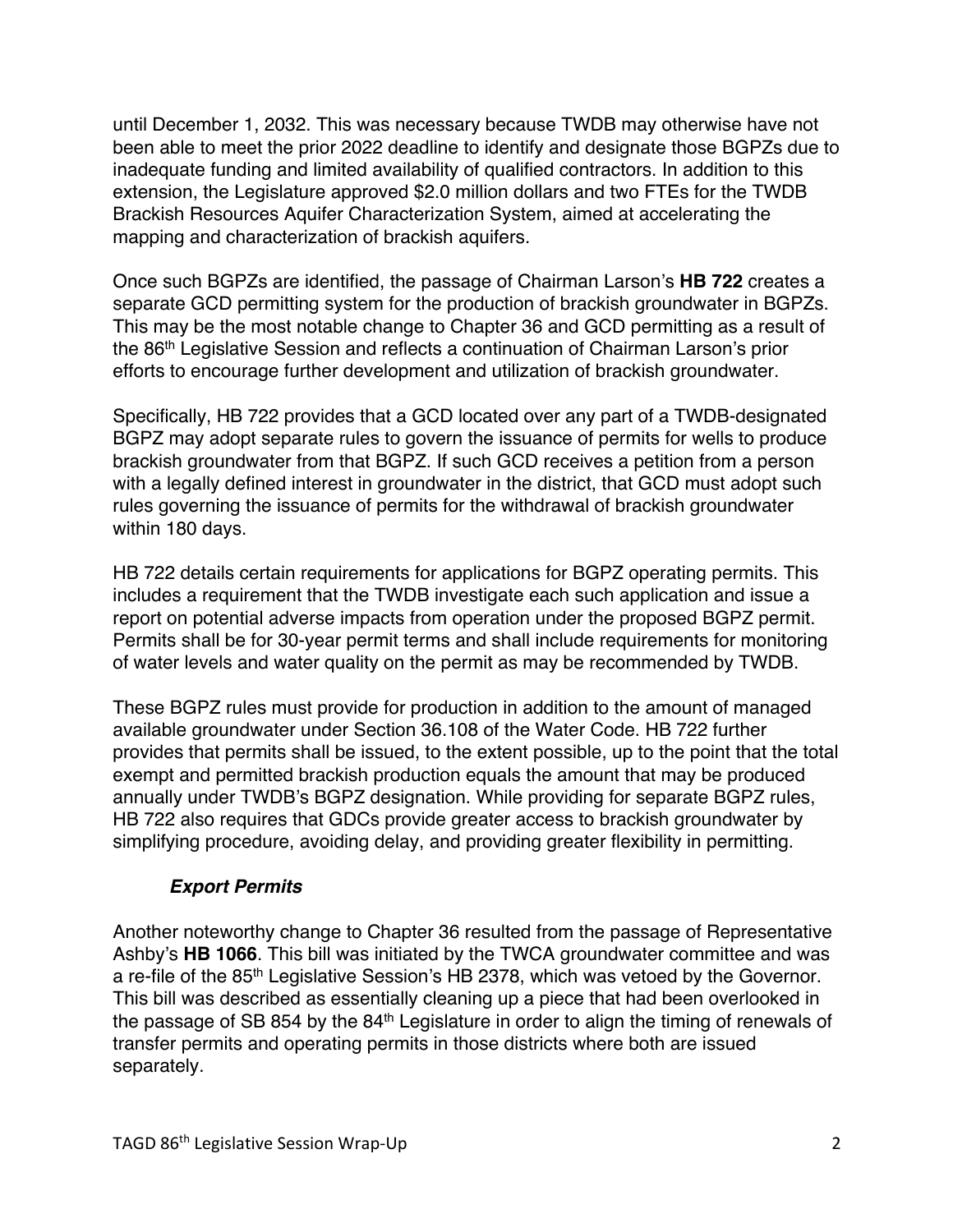#### *Aquifer Storage and Recovery*

The 86th Legislative Session saw passage of a handful bills to encourage further development and use of aquifer storage and recovery (ASR) and managed aquifer recharge projects.

**HB 720** amends portions of Chapters 11 and 27 of the Water Code to allow appropriations of state water for recharge into aquifers through ASR or an aquifer recharge project if certain conditions are met and TCEQ determines that the water is not needed to meet instream flow needs. HB 720 also allows for amendments to convert certain qualifying appropriations for storage in a reservoir to storage in an ASR project. The bill also contains provisions for TCEQ to adopt rules to protect groundwater quality through requirements for recharge injection wells and injection water quality.

Also intended to encourage the development of ASR projects, **HB 721** directs the TWDB to conduct studies on ASR projects in the State Water Plan and to conduct a survey to identify the relative suitability to various aquifers for use in ASR projects by December 15, 2020. The Legislature appropriated \$500,000 in funding and three FTEs for the TWDB to complete this work.

Rounding out the bills designed to encourage further development of ASR projects, **HB 1052** authorizes the TWDB's State Participation Fund account to be used for interregional projects and for desalination and ASR projects that are not in the State Water Plan.

#### *State and Regional Water Planning*

**HB 807** makes changes to the regional water planning process aimed at encouraging greater cooperation between regional water planning groups (RWPGs), which include representation from groundwater management areas. HB 807 directs TWDB to appoint an interregional planning council of representatives from every RWPG. The purposes of the council include improving coordination among the state's 16 RWPGs and the TWDB, as well as help facilitate dialogue on water management strategies and best practices that could affect multiple planning areas. The bill also expands the requirements for information that RWPGs are required to provide in their regional water plans. This includes a requirement that regional water plans include opportunities for large-scale desalination projects for brackish groundwater and for regional water plans to include any legislative recommendations to facilitate voluntary water transfers.

Also, of significant interest in the groundwater community was the Legislature's approval of \$1.0 million in funding and four FTEs for the TWDB to update the Groundwater Availability Models (GAMs) from outdated, unsupported software and code to current best practice standards. This allows TWDB to develop and refine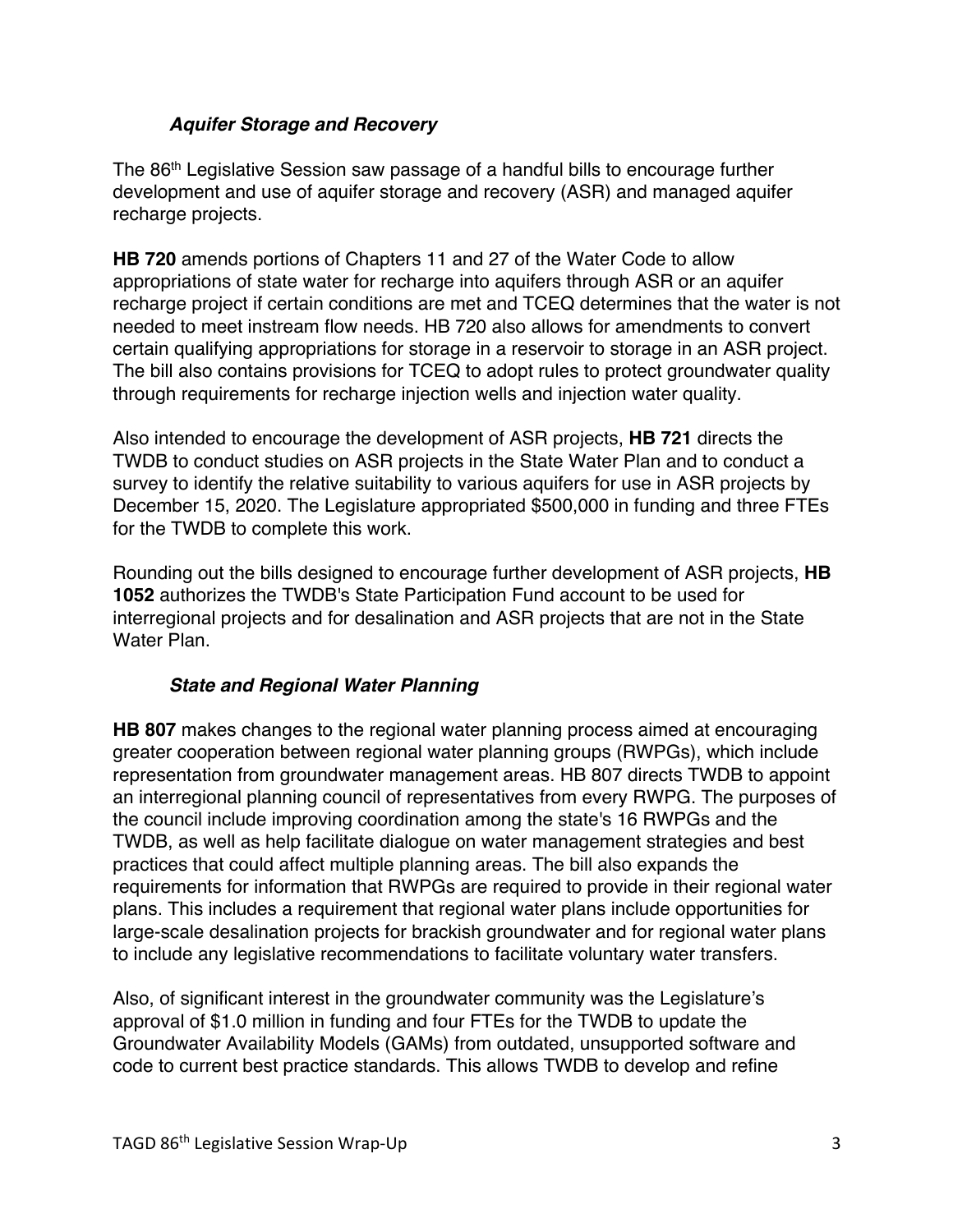essential tools and information to address evolving water planning needs and to provide critical inputs for the state water planning process and groundwater management.

## **GROUNDWATER BILLS THAT DID NOT PASS**

Many of the bills that would have most affected GCD powers and duties under Chapter 36 and attracted the most attention during the 86<sup>th</sup> Legislative Session ultimately failed to make it to *Sine Die*. The topics of many of these bills were the subject to interim charges and hearings over the interim.

# *GCD Rules & Uniformity*

Increasing uniformity between GCDs was a topic that received attention over the interim and had grown out of the dialogue that started with the failed SB 1392 from the 85<sup>th</sup> Legislative Session. Over the interim, a number of groundwater management areas (GMAs) undertook efforts to look at the rules of the GCDs within that GMA to compare their rules for similarities and differences. The TWCA groundwater committee proposed an amended SB 1392 for the 86<sup>th</sup> Legislative Session, which included language aimed at increasing GCD coordination of their rules through the GMA planning process. In filing **SB 1010**, however, Chairman Perry proposed a different approach.

SB 1010 sought to prohibit GCDs overlying a "common aquifer" and located within the same GMA from making or enforcing rules that are not similar to another GCD "that... regulate levels of groundwater production similar to the level the district regulates," with certain exceptions. A GCD could have rules that are not similar if it was specifically authorized to do so by its enabling legislation or if it provides an explanation of the district's reasoning to support its rule in its management plan. While SB 1010 passed the Senate, it was not voted out of the House Natural Resources Committee in the face of significant concerns.

Another bill, **HB 2123** authored by Representative Harris, sought to codify a petition process whereby a person with groundwater ownership and rights could petition a GCD to adopt a rule or modify a rule. HB 2123 included notice and hearing requirements that would need to be followed by the petitioner and the GCD, and would have required the GCD to issue an explanation of its reasoning if it did not grant the petition. While it was voted favorably from the House Natural Resources Committee, this bill did not receive a vote on the floor of the House.

## *Retail Public Utility Service Area*

Two bills both sought to modify Section 36.116(c) of the Texas Water Code. This section grants GCDs the permissive authority to consider the service needs or service area of a retail public utility when regulating groundwater production by tract size or acreage. While nearly identical in their captions, **HB 2122** and **HB 2249** sought to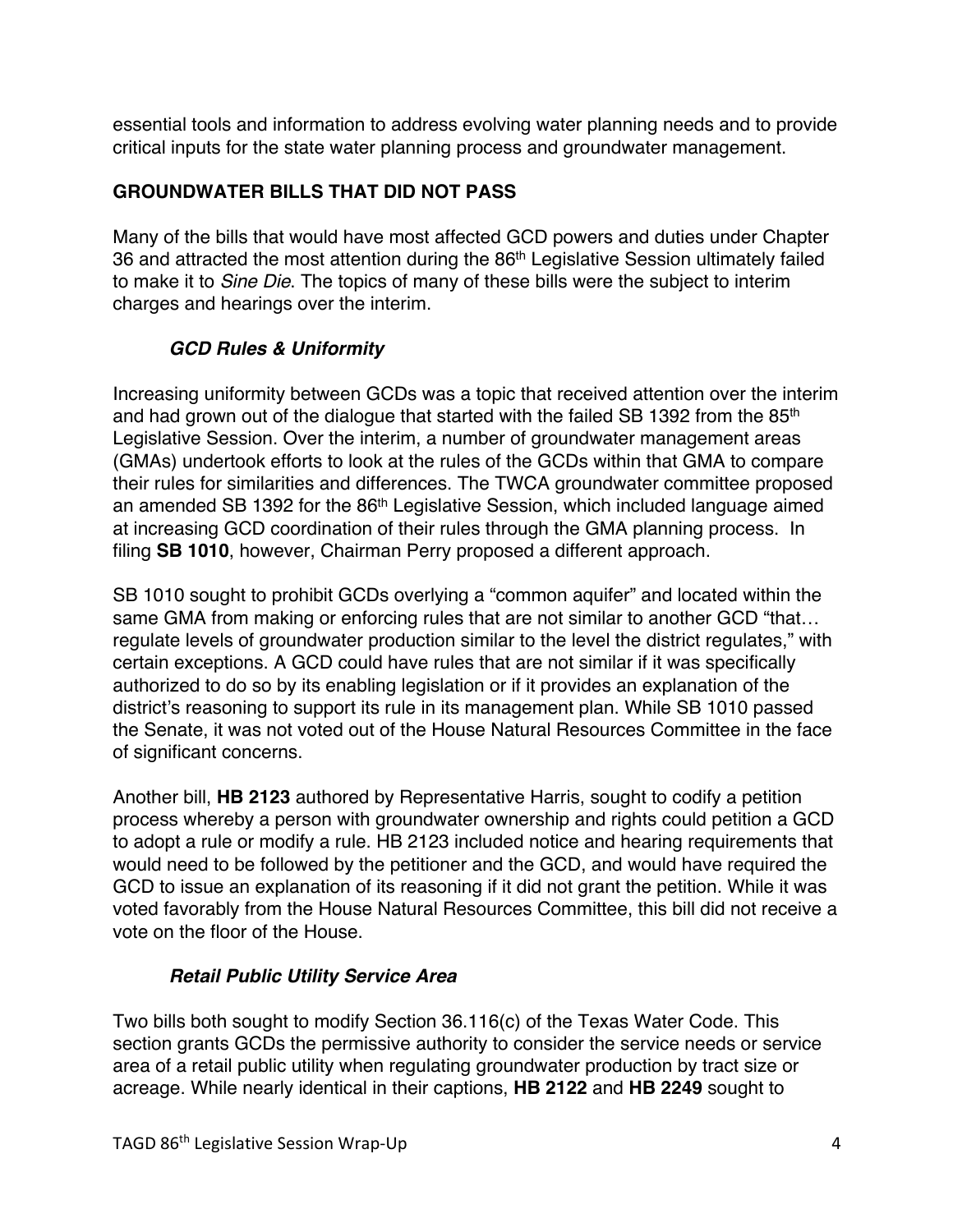replace a GCD's discretion with opposing mandates. HB 2122 (Rep. Harris), along with its companion **SB 800**, would have prohibited consideration of service needs or service area unless the retail public utility had obtained rights through purchase or lease to groundwater, or otherwise obtained permission from the landowner. Conversely, HB 2249 (Rep. Lucio III) would have required GCDs to consider the service area in granting permits to retail public utilities, subject to reductions for operating permits within the service area. While SB 800 was favorably voted on in the Senate, none of these bills were voted out of the House Natural Resources Committee.

#### *Attorney's Fees*

The subject of attorney's fees awards to GCDs was again at issue during the 86<sup>th</sup> Legislative Session. There were two bills filed that would have altered the provisions that award attorney's fees to a prevailing GCD when lawsuits are filed against a GCD. Representative Burns' **HB 2125** sought to modify the mandatory nature of the award of attorney's fees to prevailing GCDs and instead make that award of attorney's fees permissive.

Chairman Perry filed a more aggressive bill on the same subject, SB 851, which would have made the award of attorney's fees permissively available to the prevailing party in lawsuits. It went one step further and would have also removed the mandatory award of attorney's fees to GCDs in enforcement actions and allowed for recovery in those enforcement actions to the prevailing party.

There was no appetite in the House for any changes to the attorney's fees provisions of Chapter 36, however. While SB 851 was voted favorably by the Senate, neither bill went further than the House Natural Resources Committee.

## *Surface Water and Groundwater Interaction*

The interaction between groundwater and surface water has been, and will likely continue to be, the subject of conversations in the water community. Chairman Larson's **HB 4570** sought to create a nine-person advisory board charged with studying the extent of surface water and groundwater interaction, challenges arising therefrom, and potential approaches to mitigating those challenges and delivering a report prior to the 87<sup>th</sup> Legislative Session. While ultimately this bill suffered at the hands of the clock and did not come up for a vote in the House, one can reasonably expect to see this subject discussed in the interim and beyond.

## *De Novo Review*

While not the subject of any interim discussion, Chairman Perry's **SB 2027** proposed to make a dramatic change to the standard of review applied by reviewing courts to GCD decisions. SB 2027 would have changed the deferential "substantial evidence" standard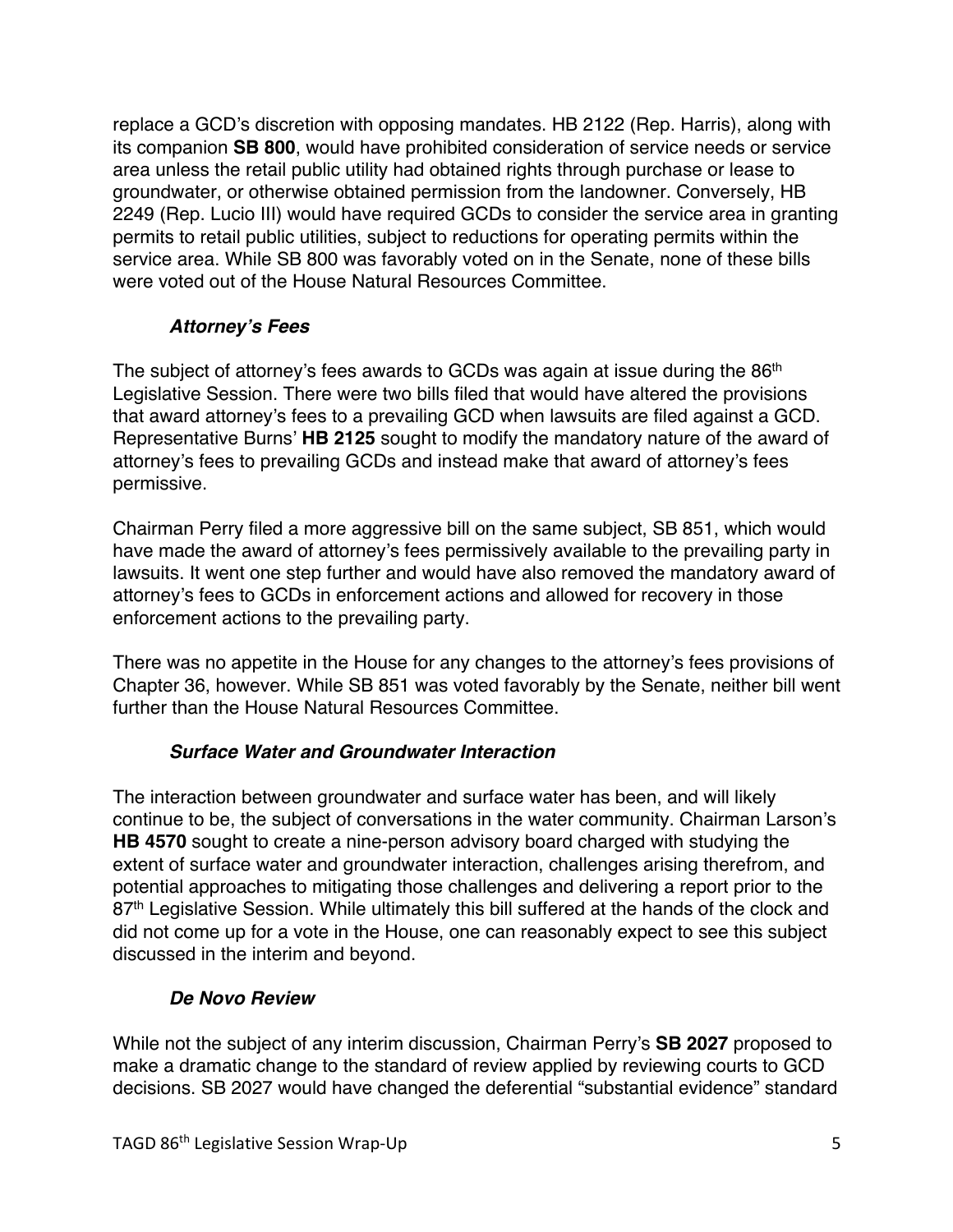of review that is applied by reviewing courts to GCD – and essentially all administrative agency – decisions to a "de novo" standard of review. Amid significant concerns, Senator Perry did not call for a vote on SB 2027 in the Senate Water and Rural Affairs Committee. Instead, he promised to hold a hearing on this issue during the interim.

#### *Omnibus*

Chairman Larson filed **HB 726** with an omnibus caption to address a number of proposed changes to Chapter 36. HB 726 had four primary elements: (1) clarifying GCD considerations in granting or denying permits, including consideration of registered exempt wells; (2) clarifying that the rules in place at the time of a permit application govern consideration of the permit; (3) authorizing GCDs to issue 90-day moratoriums under certain circumstances only after a notice and hearing process has occurred; and (4) prohibiting a district from issuing a separate export permit from an operating permit.

A number of these proposed changes to Chapter 36 were re-files of bills that were met with the Governor's veto pen in the 85<sup>th</sup> Legislative Session. It would be unsurprising if one or more bills are filed again next session to make some, if not all, of these proposed changes.

#### **SUMMARY**

TAGD's positions on the 20 statewide priority groundwater bills ultimately resulted in its support for nine bills, a neutral position on four bills, and opposition to seven bills. Broadly speaking, these numbers are representative of the GCD community's willingness to engage in productive dialogue and work toward solutions to identified concerns.

Looking ahead, one can anticipate more discussion both inside and outside the Texas Legislature on the topics of bills that did not pass into law during the 86<sup>th</sup> Legislative Session, particularly on the areas of surface water and groundwater interaction, GCD uniformity, attorney's fees, and judicial review.

## **LIST OF TAGD-TRACKED BILLS PASSED INTO LAW**

The following is a summary list of those bills of possible interest to GCDs that were tracked by TAGD for its members and ultimately have been or will become effective. It is not intended to represent an exhaustive list and should not be relied upon as such.

**HB 720** Relating to appropriations of water for use in aquifer storage and recovery projects. *Effective 6-10-19*

**HB 721** Relating to the duty of the Texas Water Development Board to conduct studies of and prepare and submit reports on aquifer storage and recovery. *Effective 6-14-19* **HB 722** Relating to the development of brackish groundwater. *Effective 9- 1-19*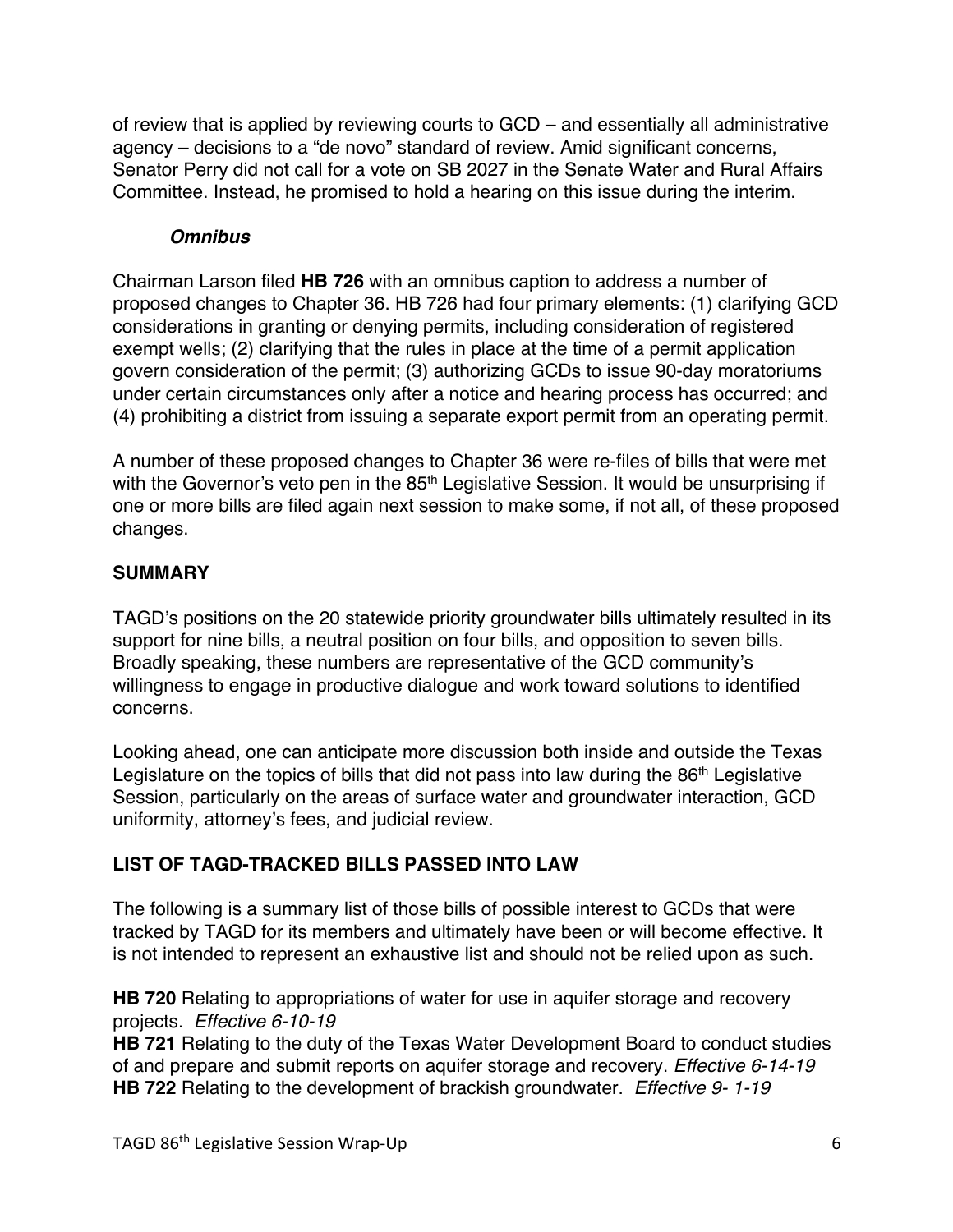**HB 723** Relating to a requirement that the Texas Commission on Environmental Quality obtain or develop updated water availability models for certain river basins. *Effective 9- 1-19*

**HB 807** Relating to the state and regional water planning process. *Effective 6-10-19* **HB 1052** Relating to the authority of the Texas Water Development Board to use the state participation account of the water development fund to provide financial assistance for the development of certain facilities. *Effective 9- 1-19*

**HB 1066** Relating to extensions of an expired permit for the transfer of groundwater from a groundwater conservation district. *Effective 9- 1-19*

**HB 1311** Relating to the continuation and functions of the Texas Board of Professional Geoscientists. *Effective 9- 1-19*

**HB 1495** Relating to authorization for the creation of a county ethics commission in certain counties. *Effective 6-14-19*

**HB 2018** Relating to required notice for municipal management districts that annex or exclude territory. *Effective 9- 1-19*

**HB 2729** Relating to the administration, duties, and operation of the Edwards Aquifer Authority. *Effective 9- 1-19*

**HB 2771** Relating to the authority of the Texas Commission on Environmental Quality to issue permits for the discharge into water of this state of produced water, hydrostatic test water. *Effective 9- 1-19*

**HB 2840** Relating to the right of a member of the public to address the governing body of a political subdivision at an open meeting of the body. *Effective 9- 1-19*

**HB 3001** Relating to the fiscal transparency of special purpose districts and other political subdivisions. *Effective 9-1-19*

**HB 3339** Relating to requirements for programs of water conservation and water conservation plans. *Effective 9-1-19*

**HB 3656** Relating to the transfer of certain permitted irrigation water rights related to a certain portion of the Edwards Aquifer. *Effective 9- 1-19*

**HB 4172** Relating to the nonsubstantive revision of certain local laws concerning water and wastewater special districts, including conforming amendments. *Effective 4-1-21*

**HB 4705** Relating to the territory of the Sutton County Groundwater Conservation District. *Effective 9-1-19*

**SB 2** Relating to ad valorem taxation. *Effective 1-1-2020 (certain sections with separate effective dates)*

**SB 27** Relating to recovery of damages, attorney's fees, and costs related to frivolous claims and regulatory actions by state agencies. *Effective 9-1-19*

**SB 65** Relating to state contracting and procurement. *Effective 9-1-19*

**SB 239** Relating to the requirements for meetings of certain special districts. *Effective 9-1-19*

**SB 241** Relating to certain required reports received or prepared by state agencies and other governmental entities. *Effective 9-1-19*

**SB 483** Relating to permits for certain injection wells that transect a portion of the Edwards Aquifer. *Effective 6-10-19*